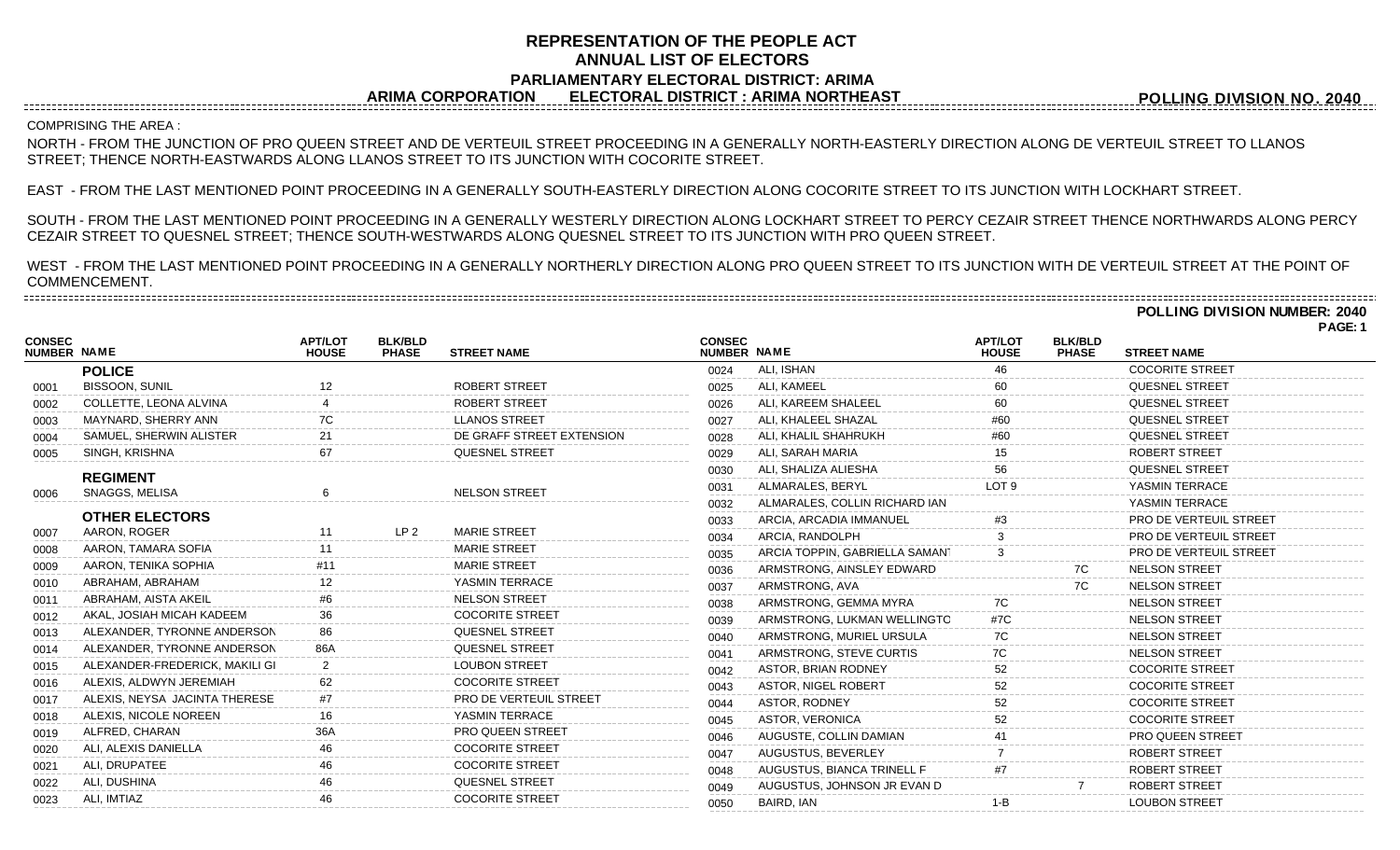|                              |                                  |                                |                                |                               |                              |                                |                                |                                | PAGE: 2                       |
|------------------------------|----------------------------------|--------------------------------|--------------------------------|-------------------------------|------------------------------|--------------------------------|--------------------------------|--------------------------------|-------------------------------|
| <b>CONSEC</b><br>NUMBER NAME |                                  | <b>APT/LOT</b><br><b>HOUSE</b> | <b>BLK/BLD</b><br><b>PHASE</b> | <b>STREET NAME</b>            | <b>CONSEC</b><br>NUMBER NAME |                                | <b>APT/LOT</b><br><b>HOUSE</b> | <b>BLK/BLD</b><br><b>PHASE</b> | <b>STREET NAME</b>            |
| 0051                         | BAKSH, AARON MYKALL JASON        | #37                            |                                | <b>LOUBON STREET</b>          | 0095                         | <b>BOODRAM, GANESH</b>         | 64                             |                                | <b>QUESNEL STREET</b>         |
| 0052                         | BAKSH, ACKBAR                    | 5                              |                                | <b>LLANOS STREET</b>          | 0096                         | <b>BOODRAM, MALA</b>           |                                | 64                             | <b>QUESNEL STREET</b>         |
| 0053                         | BAKSH, ALANA ESRA                |                                |                                | <b>PRO DE VERTEUIL STREET</b> | 0097                         | BOODRAM, ROOPESH               | 64                             |                                | <b>QUESNEL STREET</b>         |
| 0054                         | BAKSH, ASHMED                    |                                |                                | <b>QUESNEL STREET</b>         | 0098                         | BOODRAM, SAMDAYE               | 64                             |                                | <b>QUESNEL STREET</b>         |
| 0055                         | <b>BAKSH, HAKEEM RICARDO</b>     | 46                             |                                | <b>QUESNEL STREET</b>         | 0099                         | BOODRAM, SUNITA                | 64                             |                                | <b>QUESNEL STREET</b>         |
| 0056                         | BAKSH, KASHMA                    | #4                             |                                | <b>NELSON STREET</b>          | 0100                         | BOODRAM, VIDYA                 | 64                             |                                | <b>QUESNEL STREET</b>         |
| 0057                         | <b>BAKSH, KORY STEFAN JUSTIN</b> | #37                            |                                | <b>LOUBON STREET</b>          | 0101                         | BORNEO, ANTONIO                | 12                             |                                | <b>LOCKHART STREET</b>        |
| 0058                         | BAKSH, MAURICIA                  | 46                             |                                | <b>QUESNEL STREET</b>         | 0102                         | BORNEO, MARC ANTONIO           | 12                             |                                | <b>LOCKHART STREET</b>        |
| 0059                         | <b>BAKSH, NARISSA ANDREA</b>     | #46                            |                                | QUESNEL STREET                | 0103                         | BORNEO, SCHILENA ANTONETTE     | 12                             |                                | <b>LOCKHART STREET</b>        |
| 0060                         | BAKSH, NEZAM FARAZ               | 46                             |                                | <b>QUESNEL STREET</b>         | 0104                         | BORNEO-MC KNIGHT, CANDACE D    | 12                             |                                | <b>LOCKHART STREET</b>        |
| 0061                         | <b>BAKSH, RICKIE CANTIUS</b>     |                                |                                | <b>PRO DE VERTEUIL STREET</b> | 0105                         | BOYCE, DALE                    | 29                             |                                | <b>NELSON STREET</b>          |
| 0062                         | BAKSH, SHARAZ ZIDE               | 46                             |                                | <b>QUESNEL STREET</b>         | 0106                         | BOYCE, RENEE                   | 29                             |                                | <b>NELSON STREET</b>          |
| 0063                         | BAKSH, SHAZAM SHARIF             | 46                             |                                | <b>QUESNEL STREET</b>         | 0107                         | BOYCE-ADAMS, LISA              | 29                             |                                | <b>NELSON STREET</b>          |
| 0064                         | BAKSH, SUMINTRA ROSEMARY         |                                |                                | NELSON STREET                 | 0108                         | BRADSHAW, LORNA                | 60                             |                                | <b>COCORITE STREET</b>        |
| 0065                         | BAKSH FARFAN, SHARLEEN FELISH    | 46                             |                                | <b>QUESNEL STREET</b>         | 0109                         | BRAVO-MCLETCHIE, ANN MARIE     | 15                             |                                | <b>PRO DE VERTEUIL STREET</b> |
| 0066                         | BAKSH-GARCIA, SHAHEEDA           | 46                             |                                | <b>QUESNEL STREET</b>         | 0110                         | BRIGGS-BERTRAND, MELANIE DONI  | 13M                            |                                | DE GRAFF STREET               |
| 0067                         | <b>BALA, BRANDON KYLE VISHAL</b> | # 64                           |                                | <b>QUESNEL STREET</b>         | 0111                         | BROWN, EDWARD                  | 22                             |                                | DE GRAFF STREET EXTENSION     |
| 0068                         | BALGOBIN-ALI, AVISHA             |                                | 46                             | <b>COCORITE STREET</b>        | 0112                         | BUCHOON, CANDY                 | 5 LP 1                         |                                | <b>MARIE STREET</b>           |
| 0069                         | BALLON, OMAWATIE                 | #3                             |                                | ROBERT STREET                 | 0113                         | <b>BULLEN, TRISTON JOSEPH</b>  | #69                            |                                | <b>QUESNEL STREET</b>         |
| 0070                         | BARTHOLOMEW, CARLYLE             | 61                             |                                | <b>QUESNEL STREET</b>         | 0114                         | <b>CALDON, KENRICK</b>         | 3                              |                                | <b>PRO DE VERTEUIL STREET</b> |
| 0071                         | BARTHOLOMEW, CHRYSELDA           | 61                             |                                | <b>QUESNEL STREET</b>         | 0115                         | CALDON, LIMA                   |                                |                                | <b>PRO DE VERTEUIL STREET</b> |
| 0072                         | BASTALDO, JABARI EMMANUEL        | 6                              |                                | NELSON STREET                 | 0116                         | CALDON-ARCIA, ELIZABETH        | 3                              |                                | <b>PRO DE VERTEUIL STREET</b> |
| 0073                         | BEHARRY, DILLICIA                | 12                             |                                | ROBERT STREET                 | 0117                         | CALLISTE, JERISHA JEWEL        | 13                             |                                | <b>MARIE STREET</b>           |
| 0074                         | BELCON, CAMILLA ROSLYN           | 62                             |                                | <b>COCORITE STREET</b>        | 0118                         | CALLISTE, JOSEPH GREGORIO M    | 13                             |                                | <b>MARIE STREET</b>           |
| 0075                         | BELCON, REBECCA DENISE           | 62                             |                                | <b>COCORITE STREET</b>        | 0119                         | CAMERON-KISTOW, DEBRA          | 16                             |                                | <b>LOCKHART STREET</b>        |
| 0076                         | BELCON, TRICIA MONIQUE           | 62                             |                                | <b>COCORITE STREET</b>        | 0120                         | CAMPO, NATASHA JOAN            |                                |                                | <b>MARIE STREET</b>           |
| 0077                         | BELFORD, WILLIAM                 | 5                              |                                | ROBERT STREET                 | 0121                         | CANOUTE, ANTONIO JUNIOR DILLOI |                                |                                | ROBERT STREET                 |
| 0078                         | BEREZ, PATSY                     | 16                             |                                | ROBERT STREET                 | 0122                         | CANOUTE, CHRISTIAN NOEL TEVIN  | 9                              |                                | ROBERT STREET                 |
| 0079                         | BERKELEY, MICHELLE MARY ANN      |                                |                                | PERCY CEZAIR STREET           | 0123                         | CARTER, BRIAN ANDERSON         | 14                             |                                | DE GRAFF STREET EXTENSION     |
| 0080                         | BERNARD, KADEEM JAREL            | 9                              |                                | <b>PRO DE VERTEUIL STREET</b> | 0124                         | CARTER, DAVID CLARENCE         | 14                             |                                | DE GRAFF STREET EXTENSION     |
|                              | BERTRAND, JOSHUA CONRAD AND      | #13M                           |                                | DE GRAFF STREET EXTENSION     | 0125                         | <b>CARTER, GEORGE EMRAL</b>    | 14                             |                                | DE GRAFF STREET EXTENSION     |
| 0081                         | BERTRAND, ROGER                  | #13M                           |                                | DE GRAFF STREET               |                              | CARTER, MAUREEN LENNORA        | 7                              |                                | DE GRAFF STREET EXTENSION     |
| 0082                         | <b>BOBB, ANTHONY RICHARD</b>     | 15                             |                                | YASMIN TERRACE                | 0126                         | CASIMIRE, CAGNEY ROMANUS       | # 12                           |                                | DE GRAFF STREET EXTENSION     |
| 0083                         | BOBB, ELENA                      | 47                             |                                | <b>QUESNEL STREET</b>         | 0127                         | CASIMIRE, CHRISTIENNE MARIA    | 12                             |                                | DE GRAFF STREET EXTENSION     |
| 0084                         |                                  |                                |                                |                               | 0128                         |                                |                                |                                | DE GRAFF STREET EXTENSION     |
| 0085                         | <b>BOBB, JUNIOR TREVOR</b>       | 47                             |                                | QUESNEL STREET                | 0129                         | CASIMIRE, CYRIELLE LIEANN      | 12                             |                                |                               |
| 0086                         | <b>BOBB, RONNIE ROLAND</b>       |                                |                                | YASMIN TERRACE                | 0130                         | CASTILLO, EVELYN ELIZABETH O   | M2                             |                                | DE GRAFF STREET               |
| 0087                         | BOBB, TANYA ELENA                |                                |                                | QUESNEL STREET                | 0131                         | CAVE, RODNEY DALE WINSLEY      | 71                             |                                | QUESNEL STREET                |
| 0088                         | BOBB, TIFFANY STACIA             | 47                             |                                | QUESNEL STREET                | 0132                         | CAYONNE, BRUCE OLIVER          | 56                             |                                | QUESNEL STREET                |
| 0089                         | BOBB, YVONNE                     |                                |                                | YASMIN TERRACE                | 0133                         | CAYONNE, NKOSI SHOMARI         | 56                             |                                | QUESNEL STREET                |
| 0090                         | BONEO, DOMINIC                   |                                |                                | <b>LOCKHART STREET</b>        | 0134                         | CHAI, CLINT TINSANG            |                                |                                | DE GRAFF STREET EXTENSION     |
| 0091                         | BONEO, ELIZABETH SUZETTE         | 12                             |                                | LOCKHART STREET               | 0135                         | CHAI, EMILY LARISSA VERONICA   | #7U                            |                                | DE GRAFF STREET EXTENSION     |
| 0092                         | BONEO, KEVIN CALVIN              | 12                             |                                | <b>LOCKHART STREET</b>        | 0136                         | CHAI, JACQUELINE               |                                |                                | DE GRAFF STREET EXTENSION     |
| 0093                         | <b>BONEO, MARIA LIZ</b>          |                                | 12                             | <b>LOCKHART STREET</b>        | 0137                         | CHAI, KEISHA KIM               |                                |                                | DE GRAFF STREET EXTENSION     |
| 0094                         | BOODHOO, SALEEL JEREMY           | 25                             |                                | <b>NELSON STREET</b>          | 0138                         | CHARLERIE, DESMOND DIRK        | 7                              |                                | PRO DE VERTEUIL STREET        |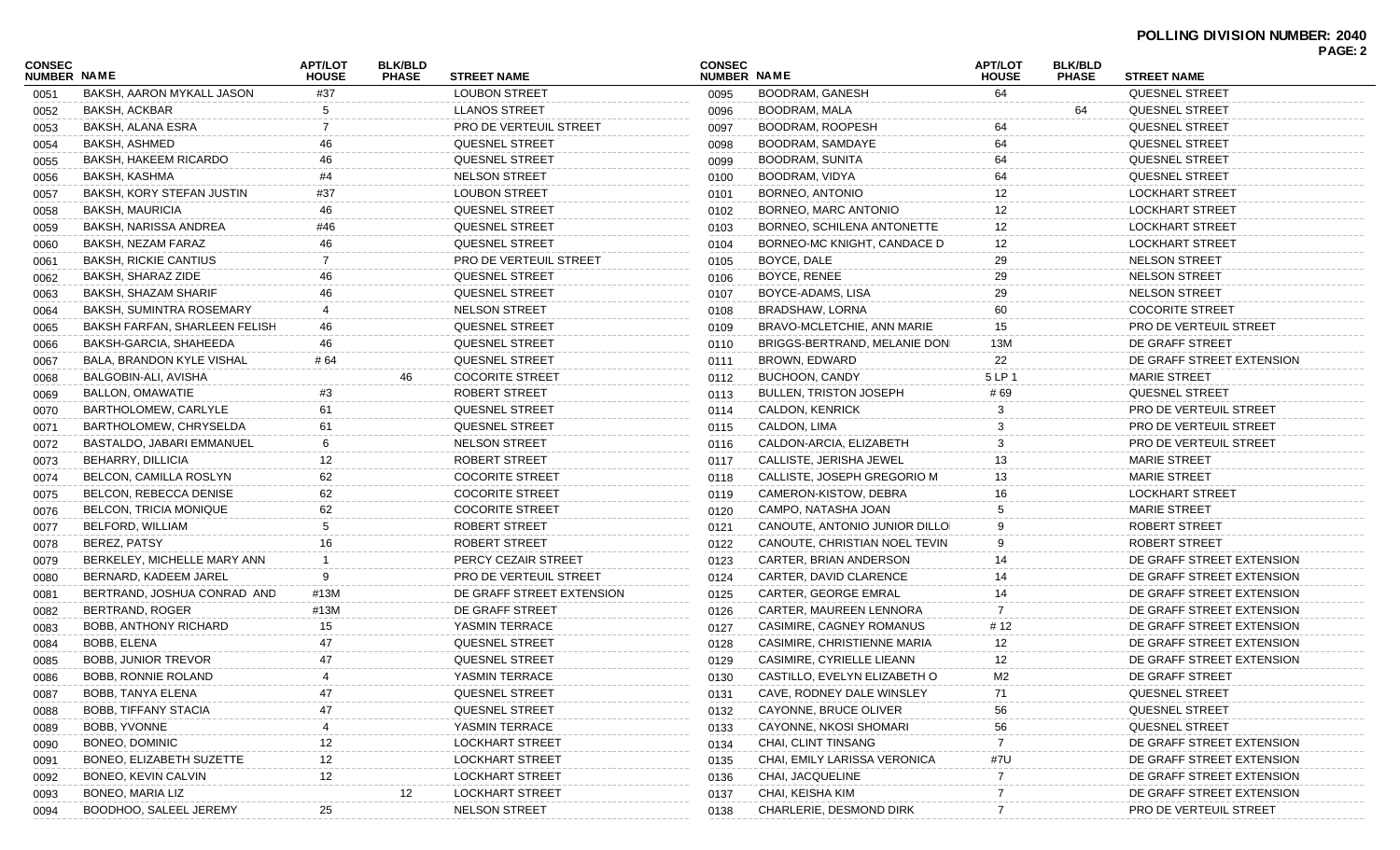| CONSEC<br><b>NUMBER NAME</b> |                                     | <b>APT/LOT</b><br><b>HOUSE</b> | <b>BLK/BLD</b><br><b>PHASE</b> | <b>STREET NAME</b>            | <b>CONSEC</b><br><b>NUMBER NAME</b> |                                  | <b>APT/LOT</b><br><b>HOUSE</b> | <b>BLK/BLD</b><br><b>PHASE</b> | <b>STREET NAME</b>            | PAGE: 3 |
|------------------------------|-------------------------------------|--------------------------------|--------------------------------|-------------------------------|-------------------------------------|----------------------------------|--------------------------------|--------------------------------|-------------------------------|---------|
| 0139                         | CHARLERIE, YVONNE                   |                                |                                | PRO DE VERTEUIL STREET        | 0183                                | DE GRAFF, RUSSELL KENADY         |                                |                                | <b>LLANOS STREET</b>          |         |
| 0140                         | CHARLES, CLIFTON FRANCIS            | 10                             |                                | ROBERT STREET                 | 0184                                | DE GRAFF, TRACY NAOMI            |                                |                                | DE GRAFF STREET               |         |
| 0141                         | CHARLES, LENA                       | 10                             |                                | ROBERT STREET                 | 0185                                | DE GRAFF, WENDY KATHY-ANN        | 9                              |                                | <b>PRO DE VERTEUIL STREET</b> |         |
| 0142                         | CHARLES, MARLON CHUCK MICHAE        |                                |                                | ROBERT STREET                 | 0186                                | DEPOOSINGH, SALEEM CALVIN JR     | 5                              |                                | <b>LLANOS STREET</b>          |         |
| 0143                         | CHARLES, NELLON HENRY               |                                |                                | ROBERT STREET                 | 0187                                | DIDIER, JOSEPH                   |                                | M2                             | DE GRAFF STREET               |         |
| 0144                         | CHARLES, PEARL JENNIFER             | 10                             |                                | ROBERT STREET                 | 0188                                | DOOKIE, NICOLE                   |                                |                                | <b>MARIE STREET</b>           |         |
| 0145                         | CHARLES-EDWIN, LYSTRA THEODO        | #12                            |                                | DE VERTEUIL STREET            | 0189                                | DOOLAM, SHERIDA MELLISA          | 5                              |                                | <b>LLANOS STREET</b>          |         |
| 0146                         | CHAUMETTE, NICOLE CARMELITA         | 68                             |                                | QUESNEL STREET                | 0190                                | DUNCAN, SHENELLE ONIKA KAREN     | #72B                           |                                | QUESNEL STREET                |         |
| 0147                         | CHEE YOUNG, MARIA                   | 32                             |                                | <b>COCORITE STREET</b>        | 0191                                | EALIE-WILLIAMS, VIRGINIA ANCELIA | 57                             |                                | QUESNEL STREET                |         |
| 0148                         | CHING, CHUNG-KEANG                  | 7M                             |                                | DE GRAFF STREET EXTENSION     | 0192                                | ECCLES, CHEVLON ANDREW A         | 5A                             |                                | ROBERT STREET                 |         |
| 0149                         | CHING, LI QING                      | 7M                             |                                | DE GRAFF STREET EXTENSION     | 0193                                | ECCLES, DANA ELIZABETH           |                                | 5                              | ROBERT STREET                 |         |
| 0150                         | CHUN, MARLON MIKAEL                 | #70                            |                                | <b>COCORITE STREET</b>        | 0194                                | EDWIN, AARON WILLARD             | 12                             |                                | DE VERTEUIL STREET            |         |
| 0151                         | CICILIA, RENATO STEFANO             | #15                            |                                | <b>PRO DE VERTEUIL STREET</b> | 0195                                | EDWIN, BRENT SHAWN               | 12                             |                                | DE VERTEUIL STREET            |         |
| 0152                         | CLARKE, ANDREA MORIAH               | #11                            |                                | <b>PRO DE VERTEUIL STREET</b> | 0196                                | EDWIN, CHRIS                     | 12                             |                                | DE VERTEUIL STREET            |         |
| 0153                         | CLARKE, CARLA NATALIE               | 11                             |                                | PRO DE VERTEUIL STREET        | 0197                                | EDWIN, CRYSTAL HALEY             | 12                             |                                | DE VERTEUIL STREET            |         |
| 0154                         | CONNELLY, CARL                      | 71                             |                                | DE GRAFF STREET EXTENSION     | 0198                                | EDWIN, KEITH SELWYN LEROY        |                                | 12                             | DE VERTEUIL STREET            |         |
| 0155                         | CONNELLY-MONSEGUE, KELLY ANN        |                                |                                | DE GRAFF STREET EXTENSION     | 0199                                | FARIA, JULIA                     |                                |                                | <b>ROBERT STREET</b>          |         |
| 0156                         | <b>CUMMINGS, CHRISTOPHER NOEL</b>   |                                | 39A                            | <b>PRO QUEEN STREET</b>       | 0200                                | FARIA, NIA THANDIWE SIBONGILE    |                                |                                | ROBERT STREET                 |         |
| 0157                         | <b>CUMMINGS, CLIVE</b>              |                                |                                | <b>NELSON STREET</b>          | 0201                                | FARIA, NYIKA MAKEMBA             |                                |                                | ROBERT STREET                 |         |
| 0158                         | CUMMINGS, JABARI MICHAEL            |                                |                                | <b>NELSON STREET</b>          | 0202                                | FARIA, RENEE THANDIWE            |                                |                                | ROBERT STREET                 |         |
| 0159                         | <b>CUMMINGS, JACQUELINE</b>         |                                |                                | <b>NELSON STREET</b>          | 0203                                | FOSTER, YANETH                   |                                |                                | ROBERT STREET                 |         |
| 0160                         | CUMMINGS, JASON                     | 8                              |                                | <b>NELSON STREET</b>          | 0204                                | FRANCIS, BLAIR DOMONIC I         | #12                            |                                | DE GRAFF STREET EXTENSION     |         |
| 0161                         | <b>CUMMINGS, KERN ROBERT</b>        | 14                             |                                | ROBERT STREET                 | 0205                                | FRANCIS, CHRIS ANDERSON          | 8                              |                                | DE VERTEUIL STREET            |         |
| 0162                         | <b>CUMMINGS, KIERON CHRISTOPHER</b> | LP9                            |                                | <b>LOUBON STREET</b>          | 0206                                | FRANCIS, GAWTAM ALLAN            | #73                            |                                | QUESNEL STREET                |         |
| 0163                         | <b>CUMMINGS, KORETTA CHARISE</b>    | 8                              |                                | <b>NELSON STREET</b>          | 0207                                | FRANCIS, JOZSEF ROLAND           |                                | 13                             | <b>ROBERT STREET</b>          |         |
| 0164                         | <b>CUMMINGS, RACHEL PAULINE</b>     | 8                              |                                | <b>NELSON STREET</b>          | 0208                                | FRANCIS, LAURENCE                |                                | 13                             | ROBERT STREET                 |         |
| 0165                         | D'ANDRADE, EMMANUEL PETER           |                                |                                | DE VERTEUIL STREET            | 0209                                | FRANKLIN, DAVID PHILBERT         | #13                            |                                | <b>MARIE STREET</b>           |         |
| 0166                         | D'ANDRADE, RIA EUGENIA A            | 34                             |                                | <b>COCORITE STREET</b>        | 0210                                | FREDERICK, JENNIFER              |                                |                                | <b>LOUBON STREET</b>          |         |
| 0167                         | D'ANDRADE, STEPHAN ANDREW           | 34                             |                                | <b>COCORITE STREET</b>        | 0211                                | FREDERICK, LESMORE               |                                |                                | <b>LOUBON STREET</b>          |         |
| 0168                         | D'ANDRADE, ZEKIEL JUDE              | 34                             |                                | <b>COCORITE STREET</b>        | 0212                                | GALINDO, JOSANNE DANA FEBRINA    | 58                             |                                | QUESNEL STREET                |         |
| 0169                         | DANDRADE, ROGER CELESTINE           | 34                             |                                | <b>COCORITE STREET</b>        | 0213                                | GARCIA, CHRISTOPHER DALE         | 46                             |                                | QUESNEL STREET                |         |
| 0170                         | DANDRADE, SHAWN SEBASTIAN           | 34                             |                                | <b>COCORITE STREET</b>        | 0214                                | GARCIA, JALEEL EMERALD           | 46                             |                                | QUESNEL STREET                |         |
| 0171                         | DANIEL, JULIA YASMIN                | #13                            |                                | <b>MARIE STREET</b>           | 0215                                | GARCIA, MAGGIE                   | 5                              |                                | ROBERT STREET                 |         |
| 0172                         | DASS, ISABELLA TIFFANY              | #11                            |                                | <b>MARIE STREET</b>           | 0216                                | GARCIA-ECCLES, KIMBERLY ADRIAI   | 5                              |                                | ROBERT STREET                 |         |
| 0173                         | DASS, RADHIKA                       |                                | 11                             | <b>MARIE STREET</b>           | 0217                                | GARCIA-MALCOLM, MACEDUS DAM.     | 22                             |                                | DE GRAFF STREET EXTENSION     |         |
| 0174                         | DAVI, PREDILLA MARIANA A            | 14                             |                                | LOCKHART STREET               | 0218                                | GEORGE, DALE                     | 48                             |                                | QUESNEL STREET                |         |
| 0175                         | DAVID, RALPH                        | # 7                            |                                | NELSON STREET                 | 0219                                | GIBBS, CYRIL                     |                                |                                | <b>MARIE STREET</b>           |         |
| 0176                         | DE FOU, AVALION CAROL               | 13                             |                                | YASMIN TERRACE                | 0220                                | GILL, CYRIL ASHTON               | 40A                            |                                | DE GRAFF STREET               |         |
| 0177                         | DE GRAFF, BASHIRI LASANA GAMAI      |                                |                                | <b>LLANOS STREET</b>          | 0221                                | GILL, GEORGE                     |                                |                                | DE GRAFF STREET               |         |
| 0178                         | DE GRAFF, DAVE JOSEPH               |                                |                                | DE GRAFF STREET               | 0222                                | GILL, JULIANA EULA               |                                |                                | DE GRAFF STREET               |         |
| 0179                         | DE GRAFF, IDRISSA AMADI             |                                |                                | <b>LLANOS STREET</b>          | 0223                                | GILL, KAREN ROBERTA              |                                |                                | DE GRAFF STREET               |         |
| 0180                         | DE GRAFF, JANET                     |                                |                                | <b>PRO DE VERTEUIL STREET</b> | 0224                                | GLASGOW, MC KINDI MARIAN         |                                |                                | YASMIN TERRACE                |         |
| 0181                         | DE GRAFF, JENNIFER EUDORA           |                                |                                | <b>LLANOS STREET</b>          | 0225                                | GOMES, ANNE MARIE                | 41                             |                                | <b>PRO QUEEN STREET</b>       |         |
| 0182                         | DE GRAFF, LARRY STEPHEN             |                                |                                | PRO DE VERTEUIL STREET        | 0226                                | GOMES, CECIL EMMANUEL            |                                | 37                             | <b>LOUBON STREET</b>          |         |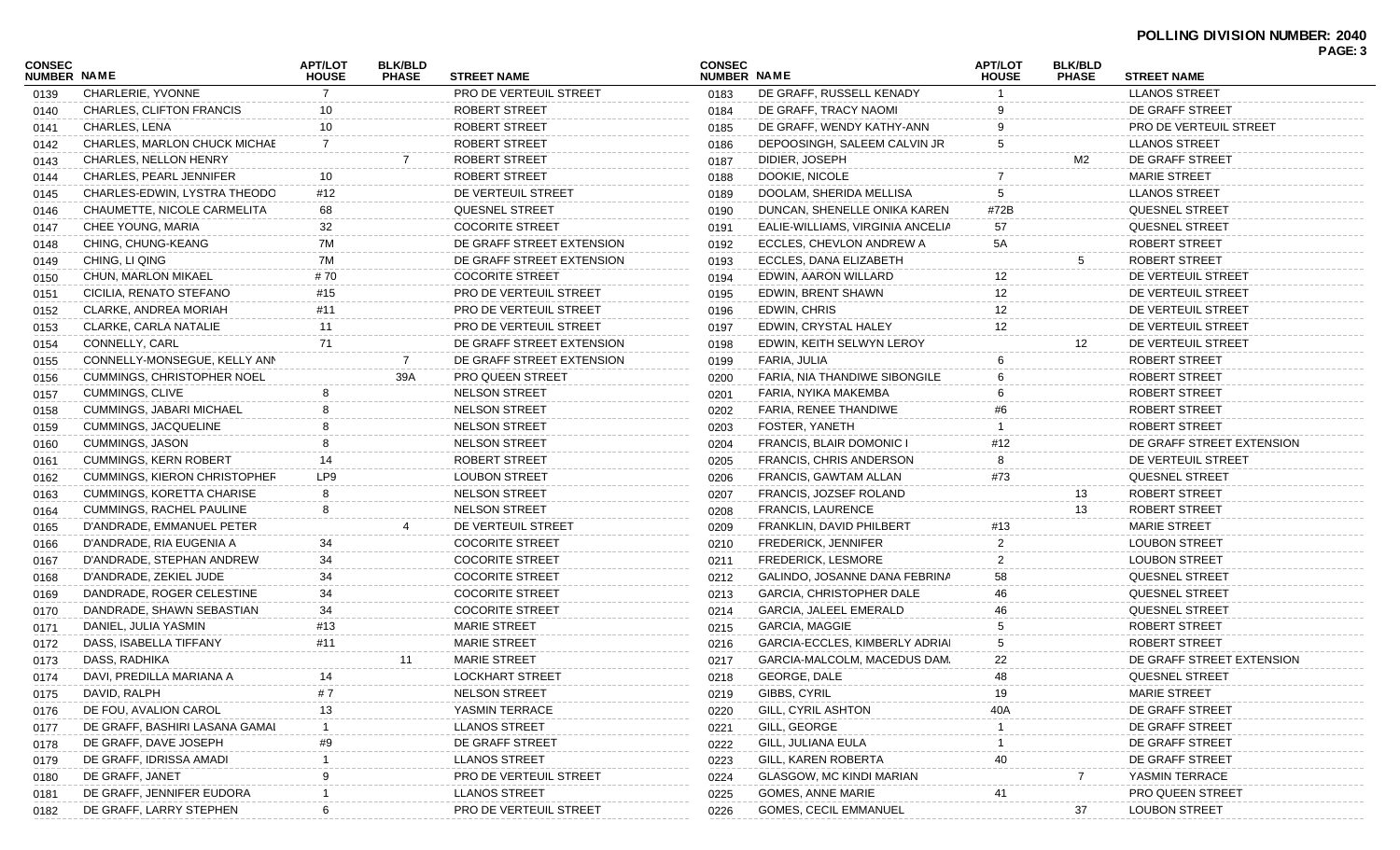| <b>PAGE:</b> |  |
|--------------|--|
|--------------|--|

| <b>CONSEC</b><br>NUMBER NAME |                                 | <b>APT/LOT</b><br><b>HOUSE</b> | <b>BLK/BLD</b><br><b>PHASE</b> | <b>STREET NAME</b>        | <b>CONSEC</b><br><b>NUMBER NAME</b> |                               | <b>APT/LOT</b><br><b>HOUSE</b> | <b>BLK/BLD</b><br><b>PHASE</b> | <b>STREET NAME</b>            |  |
|------------------------------|---------------------------------|--------------------------------|--------------------------------|---------------------------|-------------------------------------|-------------------------------|--------------------------------|--------------------------------|-------------------------------|--|
| 0227                         | <b>GOMES, GREGORY</b>           | 37                             |                                | <b>LOUBON STREET</b>      | 0271                                | HILL, CARL CLINTON            | 43                             |                                | PRO QUEEN STREET              |  |
| 0228                         | GOMES, GREGORY NIKAL            | 37                             |                                | <b>LOUBON STREET</b>      | 0272                                | HINDS, CHARMAINE              | 7M                             |                                | DE GRAFF STREET EXTENSION     |  |
| 0229                         | GOMES, HILARY ANGELO            | 41                             |                                | PRO QUEEN STREET          | 0273                                | HINDS, SHARON COLLEEN         | 7M                             |                                | DE GRAFF STREET EXTENSION     |  |
| 0230                         | GOMES, SIMONE                   | 37                             |                                | <b>LOUBON STREET</b>      | 0274                                | HISLOP, ANNETTE EUPHEMIA K    |                                |                                | PERCY CEZAIR STREET           |  |
| 0231                         | GOMEZ-MARTIN, AYANNA NATALIA    | LP 50                          |                                | DE VERTEUIL STREET        | 0275                                | HISLOP, MARLENE KERRYANNE     |                                |                                | PERCY CEZAIR STREET           |  |
| 0232                         | GOOLCHARAN, JANET               | 62                             |                                | QUESNEL STREET            | 0276                                | HISLOP, MELANIE KATHY-ANN     |                                |                                | PERCY CEZAIR STREET           |  |
| 0233                         | GOPEE, DALEIAN GARTH            |                                |                                | <b>LOCKHART STREET</b>    | 0277                                | HISLOP-FRANCIS, MELISSA W     |                                |                                | PERCY CEZAIR STREET           |  |
| 0234                         | GOPEE, DANIEL                   |                                |                                | <b>LOCKHART STREET</b>    | 0278                                | HOSPEDALES, FAYOLA SUSAN      | #9                             |                                | <b>ROBERT STREET</b>          |  |
| 0235                         | GOPEE, FATIMA                   |                                |                                | DE GRAFF STREET           | 0279                                | HOSPEDALES, KEVIN LEO MARVIN  |                                |                                | ROBERT STREET                 |  |
| 0236                         | GOPEE, JENNIFER DEBBIE          |                                |                                | <b>LOCKHART STREET</b>    | 0280                                | HOSPEDALES-JOSEPH, MICHELLE   | 9                              |                                | <b>ROBERT STREET</b>          |  |
| 0237                         | GOPEE, JEREMIAH                 | 0014                           |                                | <b>LOCKHART STREET</b>    | 0281                                | HOYTE, CHRISTOPHER            | 34                             |                                | <b>COCORITE STREET</b>        |  |
| 0238                         | GOPEE, LINCOLN KERON            | 14                             |                                | <b>LOCKHART STREET</b>    | 0282                                | HUSBANDS, ANTHONY             |                                |                                | <b>NELSON STREET</b>          |  |
| 0239                         | GORDON, GERARD SHELDON          | APT <sub>3</sub>               |                                | PRO DE VERTEUIL STREET    | 0283                                | ISIDORE, ANDRE DOMINIC        | 57                             |                                | QUESNEL STREET                |  |
| 0240                         | <b>GRANADO, GARY VICTOR</b>     |                                |                                | <b>LLANOS STREET</b>      | 0284                                | ISIDORE, GERAD CHARLES ANTHOL | 57                             |                                | QUESNEL STREET                |  |
| 0241                         | <b>GRANT, ALIX EUNUS DANIEL</b> |                                |                                | <b>COCORITE STREET</b>    | 0285                                | JAMES, JONATHAN NATHANIEL     | LP 52                          | 36                             | <b>COCORITE STREET</b>        |  |
| 0242                         | <b>GRANT, FREDERICK PETER</b>   | 64                             |                                | <b>COCORITE STREET</b>    | 0286                                | JOAB, KAREN                   | 17                             |                                | <b>ROBERT STREET</b>          |  |
| 0243                         | GRANT, HANNAH CARLENE           | #64                            |                                | <b>COCORITE STREET</b>    | 0287                                | JOAB, KARISA MARIE            | 17                             |                                | ROBERT STREET                 |  |
| 0244                         | <b>GRANT, INDIRA</b>            |                                | #64                            | <b>COCORITE STREET</b>    | 0288                                | JOAB, ROHANA MARIE            | 17                             |                                | ROBERT STREET                 |  |
| 0245                         | <b>GRANT, PHILOMENA THERESA</b> |                                |                                | YASMIN TERRACE            | 0289                                | JOHN, ALICIA MARY             | APT <sub>3</sub>               | LP 50                          | <b>PRO DE VERTEUIL STREET</b> |  |
| 0246                         | <b>GRANT, RIAN KAREEM JOEL</b>  |                                |                                | YASMIN TERRACE            | 0290                                | JOHN, SYLVIA MARIA            | 13                             |                                | YASMIN TERRACE                |  |
| 0247                         | GRANT, ZORINA                   |                                |                                | <b>COCORITE STREET</b>    | 0291                                | JONES, LEARY                  |                                |                                | <b>MARIE STREET</b>           |  |
| 0248                         | <b>GREEN, LISA</b>              | 33                             |                                | PRO QUEEN STREET          | 0292                                | JONES, RAQUEL ONNEL           |                                |                                | <b>MARIE STREET</b>           |  |
| 0249                         | GREEN, ROLAND SAMUEL ARTHUR     | 33                             |                                | PRO QUEEN STREET          | 0293                                | JONES, TRICIA NATALIE FEDINA  | 9                              |                                | ROBERT STREET                 |  |
| 0250                         | GREGG, SAFIYA LATEEFAH          | 21                             |                                | <b>NELSON STREET</b>      | 0294                                | JOSEPH, AALIYAH FAITH NATARA  | 9                              |                                | ROBERT STREET                 |  |
| 0251                         | <b>GRIFFITH, TARIQ ANTHONY</b>  |                                |                                | <b>NELSON STREET</b>      | 0295                                | JOSEPH, ALICE                 | #52                            |                                | <b>COCORITE STREET</b>        |  |
| 0252                         | HAGLEY, ANN MOLLY GEORGIANA     | 40                             |                                | <b>NELSON STREET</b>      | 0296                                | JOSEPH, BARRY                 |                                |                                | <b>PRO DE VERTEUIL STREET</b> |  |
| 0253                         | <b>HAMILTON, COLIN MIGUEL</b>   | 34                             |                                | <b>COCORITE STREET</b>    | 0297                                | JOSEPH, BERTRAND              | 18                             |                                | <b>LOCKHART STREET</b>        |  |
| 0254                         | HANNAYS, DENESE CLARETTE        | 41                             |                                | PRO QUEEN STREET          | 0298                                | JOSEPH, CHRISTOPHER           | 54                             |                                | QUESNEL STREET                |  |
| 0255                         | HANNAYS, KHERDENE CLAIRE        | 41                             |                                | PRO QUEEN STREET          | 0299                                | JOSEPH, DHILON GLEN           | 18                             |                                | <b>LOCKHART STREET</b>        |  |
| 0256                         | HANNAYS, KYLE ANTHONY           | 41                             |                                | PRO QUEEN STREET          | 0300                                | JOSEPH, TSIAN TYCHELLE KAYLOR | 64                             |                                | QUESNEL STREET                |  |
| 0257                         | <b>HARRIOTT, LISLE ALISON</b>   |                                |                                | YASMIN TERRACE            | 0301                                | JOSEPH, WENDY-ANN             |                                |                                | PRO DE VERTEUIL STREET        |  |
| 0258                         | HARROO, ROGER GLEN              |                                |                                | PRO DE VERTEUIL STREET    | 0302                                | JOSEPH, ZORISHA               | 18                             |                                | <b>LOCKHART STREET</b>        |  |
| 0259                         | HARROO, ROXANNE LAVAUGHN        |                                |                                | PRO DE VERTEUIL STREET    | 0303                                | JOSEPH-SUEPAUL, LYDIA         | 3A                             |                                | DE VERTEUIL STREET            |  |
| 0260                         | HAYNES-BORNEO, HELEN EARTHA     |                                |                                | <b>LOCKHART STREET</b>    | 0304                                | KAIRSINGH, SHALINI            |                                |                                | <b>LOCKHART STREET</b>        |  |
| 0261                         | HENRY, FABIEN                   |                                |                                | PRO DE VERTEUIL STREET    | 0305                                | KEM, SHABAKA                  |                                |                                | <b>LLANOS STREET</b>          |  |
| 0262                         | HENRY, JOSEPH                   |                                |                                | MARIE STREET              | 0306                                | KERR, ALANA ANNE              |                                |                                | QUESNEL STREET                |  |
| 0263                         | HENRY, KERRY CHAITRAM           |                                |                                | <b>MARIE STREET</b>       | 0307                                | <b>KERR, CURTIS RICARDO</b>   |                                |                                | QUESNEL STREET                |  |
| 0264                         | HENRY, NICHOLAS JULIAN          |                                |                                | <b>MARIE STREET</b>       | 0308                                | KERR, DAMASIA BERYL           |                                |                                | QUESNEL STREET                |  |
| 0265                         | HENRY, STEPHEN JEFFREY          | #15                            |                                | PRO DE VERTEUIL STREET    | 0309                                | <b>KERR, ROGER ANTHONY</b>    | 66                             |                                | QUESNEL STREET                |  |
| 0266                         | HENRY, VELDA KERRY              | 62                             |                                | <b>COCORITE STREET</b>    | 0310                                | KHAN, FARRIS JEFFREY          |                                |                                | <b>NELSON STREET</b>          |  |
| 0267                         | HENRY, WAYNE                    |                                |                                | PRO DE VERTEUIL STREET    | 0311                                | KHAN, MICHELE RITA            | 22                             |                                | DE GRAFF STREET EXTENSION     |  |
|                              | HERNANDEZ, FLLOYD ELLIOT D      | # 6                            |                                | <b>MARIE STREET</b>       |                                     | KHAN, NATALIE                 | 16                             |                                | ROBERT STREET                 |  |
| 0268                         | HERNANDEZ-CASIMIRE, DONNA       | 12                             |                                | DE GRAFF STREET EXTENSION | 0312<br>0313                        | KHAN, RAFFISHAN MARTIN        | 16                             |                                | ROBERT STREET                 |  |
| 0269                         | HICKS, THELMA ELIZABETH VIVIAN  | 37                             |                                | PRO QUEEN STREET          |                                     | KHAN, RESA AMANDA             | LP <sub>5</sub>                |                                | YASMIN TERRACE                |  |
| 0270                         |                                 |                                |                                |                           | 0314                                |                               |                                |                                |                               |  |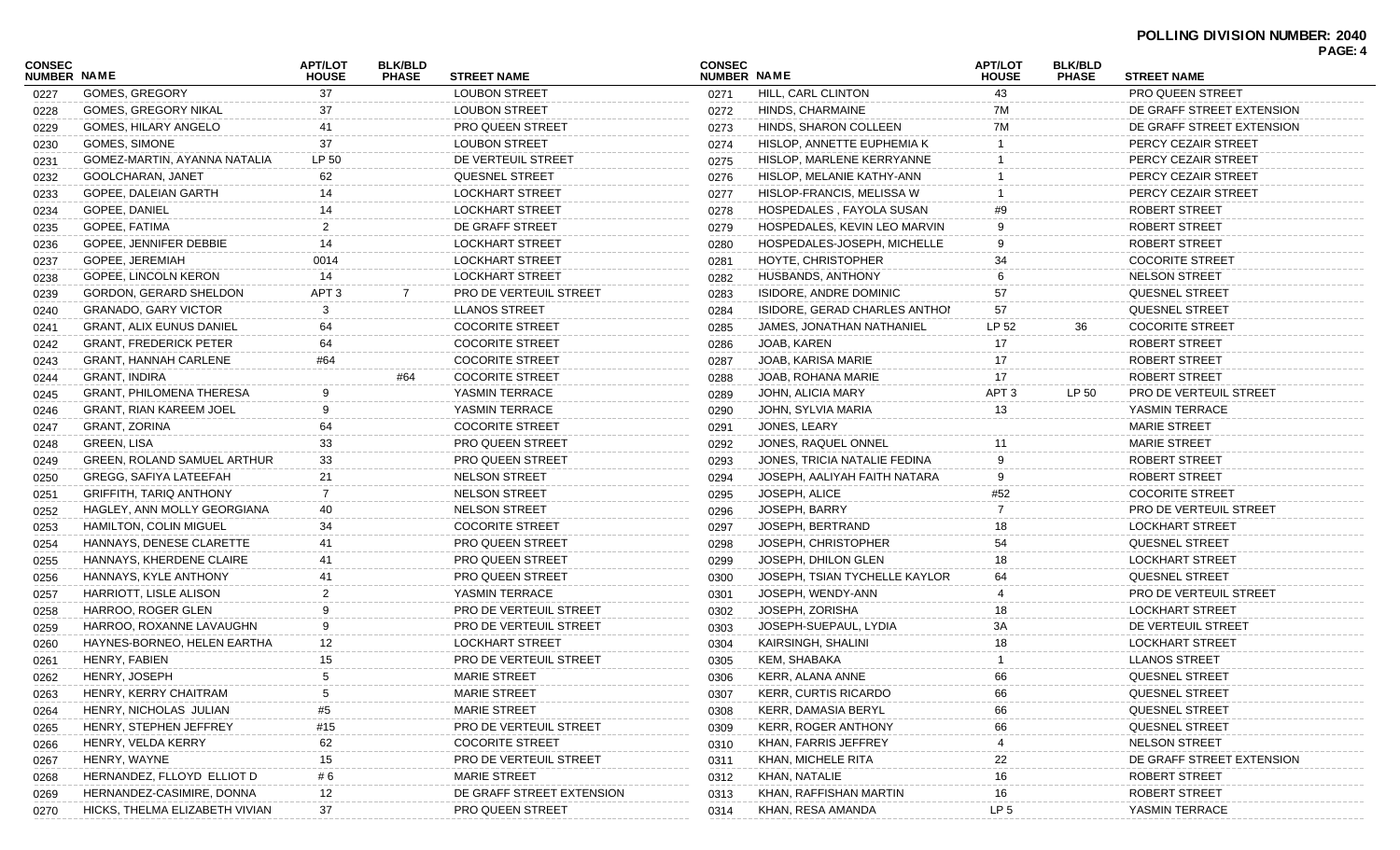| CONSEC<br><b>NUMBER NAME</b> |                               | <b>APT/LOT</b><br><b>HOUSE</b> | <b>BLK/BLD</b><br><b>PHASE</b> | <b>STREET NAME</b>      | <b>CONSEC</b><br>NUMBER NAME |                                | <b>APT/LOT</b><br><b>HOUSE</b> | <b>BLK/BLD</b><br><b>PHASE</b> | <b>STREET NAME</b>            |
|------------------------------|-------------------------------|--------------------------------|--------------------------------|-------------------------|------------------------------|--------------------------------|--------------------------------|--------------------------------|-------------------------------|
| 0315                         | KISSOON, MICAH ANTONIO        | 66                             |                                | <b>QUESNEL STREET</b>   | 0359                         | LOKAI, SANKAR                  | 38                             |                                | <b>COCORITE STREET</b>        |
| 0316                         | KISSOON-JOSEPH, VANDRA NALINI | 18                             |                                | <b>LOCKHART STREET</b>  | 0360                         | LOKAI, SHIVANI                 | 38                             |                                | <b>COCORITE STREET</b>        |
| 0317                         | KISTOW, MATIKA EDEN           | #16                            |                                | <b>LOCKHART STREET</b>  | 0361                         | LOPEZ, LEON XAVIER             | 59                             |                                | <b>QUESNEL STREET</b>         |
| 0318                         | KISTOW, RIEKAEL KEZIA         | #16                            |                                | <b>LOCKHART STREET</b>  | 0362                         | LOWE, VINOLA                   |                                |                                | <b>ROBERT STREET</b>          |
| 0319                         | KONG, FEUNG TAU               | 34                             |                                | <b>PRO QUEEN STREET</b> | 0363                         | MAHARAJ, BHOGNARINE            | 40                             |                                | <b>COCORITE STREET</b>        |
| 0320                         | LA COA, MARIA ALANA           | 69                             |                                | <b>QUESNEL STREET</b>   | 0364                         | MAHARAJ, BIM                   | 30                             |                                | <b>COCORITE STREET</b>        |
| 0321                         | LA COA. MICHAEL CLEMENT JOSEP | 69                             |                                | <b>QUESNEL STREET</b>   | 0365                         | MAHARAJ, JULIA                 | 40A                            |                                | <b>COCORITE STREET</b>        |
| 0322                         | LA COA. PHYLLIS MYRON         | 69                             |                                | <b>QUESNEL STREET</b>   | 0366                         | MAHARAJ, ROSHAN LAKSHEE        |                                |                                | YASMIN TERRACE                |
| 0323                         | LA ROSA, CASSIUS ALONZO       |                                |                                | DE GRAFF STREET         | 0367                         | MAHARAJ, VISHNU UTAM           | 10                             |                                | YASMIN TERRACE                |
| 0324                         | LA ROSA, NATHANIEL            | OPP LP 11                      |                                | DE GRAFF STREET         | 0368                         | MARCELLE, MALAKIA RHEISOHN EL  |                                |                                | <b>NELSON STREET</b>          |
| 0325                         | LAKHAN, JAEL JEAN JOSEPH      |                                |                                | <b>LOUBON STREET</b>    | 0369                         | <b>MARIN, CURTIS LEO DIXON</b> | 16.                            |                                | <b>LOCKHART STREET</b>        |
| 0326                         | LAKHAN, JEAN ANDREW           |                                |                                | <b>LOUBON STREET</b>    | 0370                         | MARSHALL, JOHN                 |                                |                                | ROBERT STREET                 |
| 0327                         | LAKHAN, JEANNINE MARIA        |                                |                                | <b>LOUBON STREET</b>    | 0371                         | MARSHALL, NICQUAN CADEEM AND   |                                |                                | YASMIN TERRACE                |
| 0328                         | LAKHAN, JHENERE MARIA JEUNESS | #1                             |                                | <b>LOUBON STREET</b>    | 0372                         | MARTIN, GIRLIE PATRICIA J      | 71                             |                                | <b>QUESNEL STREET</b>         |
| 0329                         | LAKHAN, JOEL DAMIEN           | 1Β                             |                                | <b>LOUBON STREET</b>    | 0373                         | MARTINEZ, ALLISON FINTON       | 60                             |                                | <b>COCORITE STREET</b>        |
| 0330                         | LAKHAN, JUSTIN JOEL           |                                |                                | <b>LOUBON STREET</b>    | 0374                         | MC INTOSH, JOAN ANN            |                                |                                | PRO DE VERTEUIL STREET        |
| 0331                         | LAKHAN, PRISCILLA MAURICIA    |                                |                                | <b>LOUBON STREET</b>    | 0375                         | MC INTOSH, JOHN                |                                |                                | <b>PRO DE VERTEUIL STREET</b> |
| 0332                         | LALOMA, JENNIFER ISABELLA     |                                |                                | DE GRAFF STREET         | 0376                         | MC INTOSH, STEVEN              |                                |                                | PRO DE VERTEUIL STREET        |
| 0333                         | LAZAR, SHERELLE LAUREN        | 60                             |                                | <b>COCORITE STREET</b>  | 0377                         | MC PHUN, JOSETTE NATASHA       | 8A                             | А                              | DE VERTEUIL STREET            |
| 0334                         | LAZZAR, SADE CRYSTAL          | 2040                           |                                | <b>COCORITE STREET</b>  | 0378                         | MC PHUN, KELVIN                | 8A                             |                                | DE VERTEUIL STREET            |
| 0335                         | LEELAH, ALVA                  | 50                             |                                | <b>COCORITE STREET</b>  | 0379                         | MELONEY, DERRICK               | #55                            |                                | <b>QUESNEL STREET</b>         |
| 0336                         | LEELAH, CHRISEN DENNIS        | 50                             |                                | <b>COCORITE STREET</b>  | 0380                         | MELONEY, RAY                   | 55                             |                                | <b>QUESNEL STREET</b>         |
| 0337                         | LEELAH, DAINAN                | 50                             |                                | <b>COCORITE STREET</b>  | 0381                         | METIVIER-FRANCIS, LUCILLE      |                                |                                | DE VERTEUIL STREET            |
| 0338                         | LEELAH, LENNOX DEVNAUTH       | 50                             |                                | <b>COCORITE STREET</b>  | 0382                         | MITCHELL, JOVAN TAYLOR         | -11                            |                                | PRO DE VERTEUIL STREET        |
| 0339                         | LEELAH, NANCY LISA            | 50                             |                                | <b>COCORITE STREET</b>  | 0383                         | MITCHELL, NATASHA CANDI        | 11                             |                                | PRO DE VERTEUIL STREET        |
| 0340                         | LEELAH, NAZIRA                | 77A                            |                                | <b>QUESNEL STREET</b>   | 0384                         | MITCHELL, RACHEL CALENE        | #11                            |                                | PRO DE VERTEUIL STREET        |
| 0341                         | LEELAH, NIALL HAMISH KALAM    | 77A                            |                                | <b>QUESNEL STREET</b>   | 0385                         | MOHAMMED, COLIN NOOR           |                                |                                | YASMIN TERRACE                |
| 0342                         | LEELAH, SHENEILLE SARAH NISSA | 77A                            |                                | <b>QUESNEL STREET</b>   | 0386                         | MOHAMMED, EDELLE               | 14                             |                                | YASMIN TERRACE                |
| 0343                         | LEOTAUD, DEXTER ANTHONY       | 72                             |                                | <b>COCORITE STREET</b>  | 0387                         | MOHAMMED, HAKEEM KAREEM        |                                |                                | <b>MARIE STREET</b>           |
| 0344                         | LEWIS, IRMA CHRISTINE         |                                | 50                             | <b>QUESNEL STREET</b>   | 0388                         | MOHAMMED, NAZMIN VALENE        | #60                            |                                | <b>QUESNEL STREET</b>         |
| 0345                         | LEWIS, JASON ANTHONY          | 50                             |                                | <b>QUESNEL STREET</b>   | 0389                         | MOHAMMED-JACK, ALISHA SABRIN/  | 60                             |                                | <b>QUESNEL STREET</b>         |
| 0346                         | LICORISH, COLLEEN             | 86A                            |                                | <b>QUESNEL STREET</b>   | 0390                         | MOLINO-CAYONNE, MARCIA E       | 56                             |                                | <b>QUESNEL STREET</b>         |
| 0347                         | LICORISH, KEVIN AUGUSTINE     | 86A                            |                                | <b>QUESNEL STREET</b>   | 0391                         | MONSEGUE, BRIAN RICARDO        |                                |                                | DE GRAFF STREET               |
| 0348                         | LICORISH-JAMES, LEAH RENÉE    | 86A                            |                                | QUESNEL STREET          | 0392                         | MOOLCHAN, THALIA JUDITH A      | APT <sub>4</sub>               | $\overline{7}$                 | PRO DE VERTEUIL STREET        |
| 0349                         | LINCOLN, JESSEL ANDREA        | #58                            |                                | <b>QUESNEL STREET</b>   | 0393                         | MORGAN, DANIELLE SADE          | 64                             |                                | <b>COCORITE STREET</b>        |
| 0350                         | LOKAI, BEVERLY NADIA          | 38                             |                                | <b>COCORITE STREET</b>  | 0394                         | MOTIERAM, ANTHONY              |                                |                                | ROBERT STREET                 |
| 0351                         | LOKAI, DHANMATEE              | 38                             |                                | <b>COCORITE STREET</b>  | 0395                         | MOTIERAM, HERMAN               |                                |                                | ROBERT STREET                 |
| 0352                         | LOKAI, INGRAM                 | 38                             |                                | <b>COCORITE STREET</b>  | 0396                         | MOTIERAM, LORNA                |                                |                                | ROBERT STREET                 |
| 0353                         | LOKAI, KAVITA                 | #38                            |                                | <b>COCORITE STREET</b>  | 0397                         | MOTIERAM-BAKSH, MARILYN        | #46                            |                                | QUESNEL STREET                |
| 0354                         | LOKAI, MARGARET               | 38A                            |                                | <b>COCORITE STREET</b>  | 0398                         | NAIPAUL, PRIMUS                |                                |                                | DE GRAFF STREET EXTENSION     |
| 0355                         | LOKAI, MYDA                   | #38                            |                                | <b>COCORITE STREET</b>  | 0399                         | NAIPAUL, SHELLEY NAFEESA       |                                |                                | DE GRAFF STREET               |
| 0356                         | LOKAI, NYRAN                  | 38                             |                                | <b>COCORITE STREET</b>  | 0400                         | NOREIGA, EDEN                  | 7C                             |                                | DE GRAFF STREET               |
| 0357                         | LOKAI, O'LEO GUYAH            | 38A                            |                                | <b>COCORITE STREET</b>  | 0401                         | NOREIGA, FAYOLA ASHA           | 7C                             |                                | DE GRAFF STREET EXTENSION     |
| 0358                         | LOKAI, SABITA                 | 38                             |                                | DE GRAFF STREET         | 0402                         | NOREIGA, GARETH EDEN           | 7C                             |                                | DE GRAFF STREET EXTENSION     |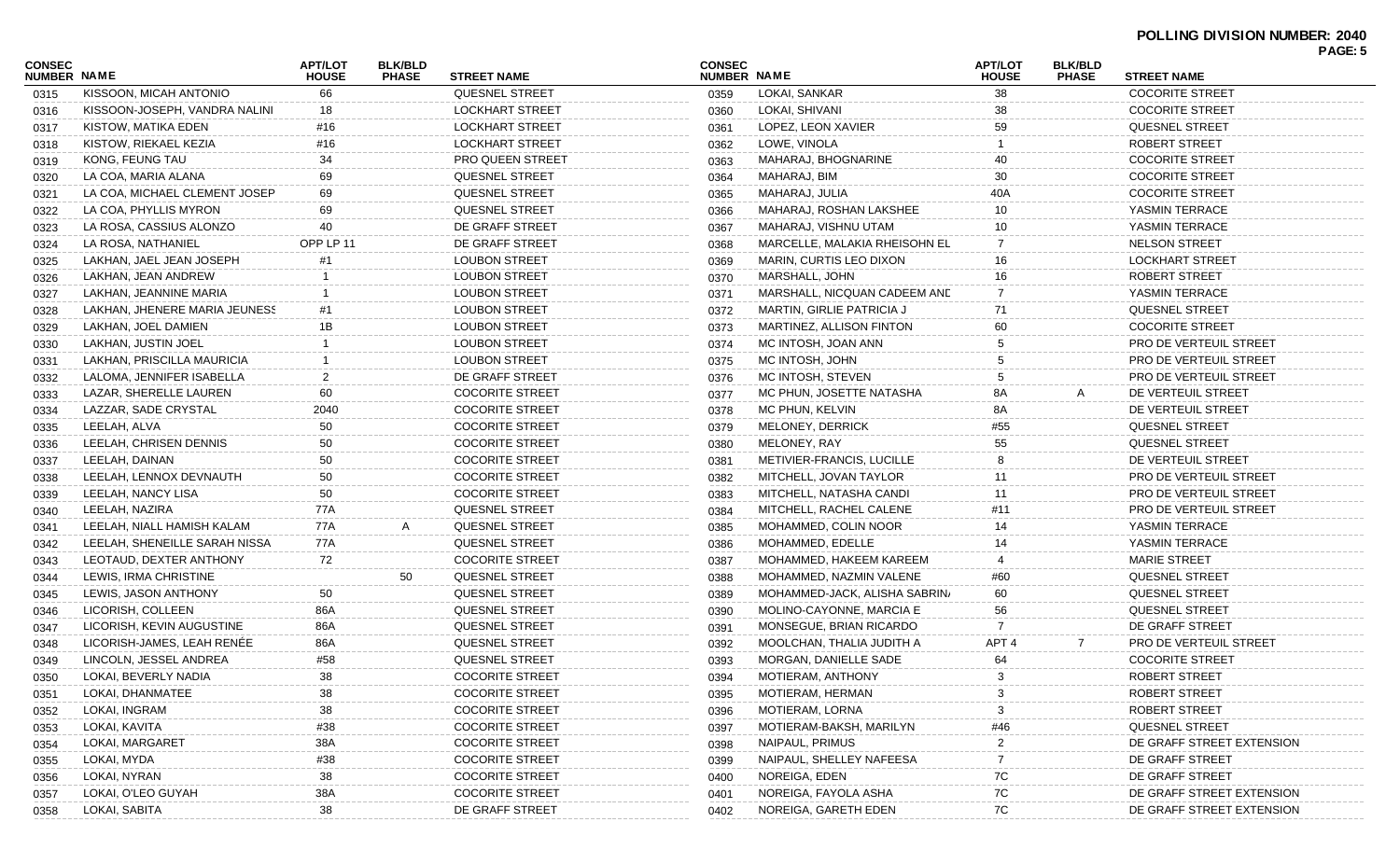| <b>CONSEC</b><br>NUMBER NAME |                                 | <b>APT/LOT</b><br><b>HOUSE</b> | <b>BLK/BLD</b><br><b>PHASE</b> | <b>STREET NAME</b>            | <b>CONSEC</b> | <b>NUMBER NAME</b>           |     | <b>BLK/BLD</b><br><b>PHASE</b> | <b>STREET NAME</b>            | PAGE: 6 |
|------------------------------|---------------------------------|--------------------------------|--------------------------------|-------------------------------|---------------|------------------------------|-----|--------------------------------|-------------------------------|---------|
| 0403                         | NOREIGA, GLORIA                 | 7C                             |                                | <b>LLANOS STREET</b>          | 0447          | ROBINSON, ALICIA TIFFANY     | 3A  |                                | DE VERTEUIL STREET            |         |
| 0404                         | NOREIGA, MARSHA MARISA          | 7C                             |                                | <b>LLANOS STREET</b>          | 0448          | ROBINSON, AYINKA NYASHA      |     | 68                             | <b>COCORITE STREET</b>        |         |
| 0405                         | NURSE, SHERWYN MATHIEU RONDI    | 28                             |                                | <b>COCORITE STREET</b>        | 0449          | ROBINSON, JOY MARGARET       | 68  |                                | <b>COCORITE STREET</b>        |         |
| 0406                         | OLTON, REISHELLE RENEE          |                                |                                | ROBERT STREET                 | 0450          | RODRIGUEZ, EARL              | #9  |                                | <b>MARIE STREET</b>           |         |
| 0407                         | OSBORNE, RANDON GARRET          | 40                             |                                | DE GRAFF STREET               | 0451          | RODRIGUEZ, LENNOX            | 11  |                                | PRO DE VERTEUIL STREET        |         |
| 0408                         | PALMER, AMBROSE MYRICK          | 44                             |                                | <b>COCORITE STREET</b>        | 0452          | RODRIGUEZ, MELISSA BRIGID    |     |                                | PERCY CEZAIR STREET           |         |
| 0409                         | PAPONETTE, ALICIA               | 30                             |                                | <b>NELSON STREET</b>          | 0453          | RODRIGUEZ, PAULETTE KELLY    |     |                                | <b>MARIE STREET</b>           |         |
| 0410                         | PARRAY, BALMIKI                 |                                | 36A                            | <b>PRO QUEEN STREET</b>       | 0454          | ROMERO, MARCUS SERGIO        |     |                                | PRO DE VERTEUIL STREET        |         |
| 0411                         | PAUL, TANNIQUE JUDITH A         | 19                             |                                | <b>NELSON STREET</b>          | 0455          | ROMERO, MARIEL SERAIAH       |     |                                | PRO DE VERTEUIL STREET        |         |
| 0412                         | PAVY, SAMANTHA ANDREA           | 7                              |                                | <b>MARIE STREET</b>           | 0456          | ROMERO, MORAIAH STEFFI       |     |                                | PRO DE VERTEUIL STREET        |         |
| 0413                         | PEREIRA, AALIYAH HALLE LYDIA PA | #9                             |                                | YASMIN TERRACE                | 0457          | ROMERO, SANDRA               |     |                                | PRO DE VERTEUIL STREET        |         |
| 0414                         | PERSAD, AAMIR BRANDON           | 49                             |                                | <b>QUESNEL STREET</b>         | 0458          | ROMERO, STEPHEN MARK         |     |                                | PRO DE VERTEUIL STREET        |         |
| 0415                         | PERSAD, ALICIA FARISHA          | 49                             |                                | QUESNEL STREET                | 0459          | ROMERO MOLLINEAU, MINDY SASH |     |                                | PRO DE VERTEUIL STREET        |         |
| 0416                         | PERSAD, FARIDA                  | 49                             |                                | <b>QUESNEL STREET</b>         | 0460          | ROWE-CHARLES, CINDY-ANN N    |     |                                | <b>MARIE STREET</b>           |         |
| 0417                         | PERSAUD BISSHUN, RACHEL-ANN     | 44                             |                                | <b>COCORITE STREET</b>        | 0461          | SAMUEL, EMANUEL              | 21  |                                | DE VERTEUIL STREET            |         |
| 0418                         | PETERS. DANE MICHAEL            | 16                             |                                | <b>LOCKHART STREET</b>        | 0462          | SAMUEL, JOHN                 | 15  |                                | <b>PRO DE VERTEUIL STREET</b> |         |
| 0419                         | PETERS, EMMANUEL                | 9                              |                                | YASMIN TERRACE                | 0463          | SAMUEL, ROGER ALBERT         | 21  |                                | DE GRAFF STREET EXTENSION     |         |
| 0420                         | PETERS, FRANCIA GLENIS          | 9                              |                                | YASMIN TERRACE                | 0464          | SAMUEL, SHANIA KEARA         | 34  |                                | <b>COCORITE STREET</b>        |         |
| 0421                         | PETERS, JEANNE JEAN ANN         | 16                             |                                | <b>LOCKHART STREET</b>        | 0465          | SAMUEL, SOLOMON MICHAEL      | 15  |                                | PRO DE VERTEUIL STREET        |         |
| 0422                         | PETERS, MARGARET MARIAN         | 9                              |                                | YASMIN TERRACE                | 0466          | SAMUEL, SYLVIA               | #21 |                                | DE GRAFF STREET EXTENSION     |         |
| 0423                         | PETERS, MELISSA GEORGIANNA      | 9                              |                                | YASMIN TERRACE                | 0467          | SAMUEL, TOMMY                | 21  |                                | DE GRAFF STREET EXTENSION     |         |
| 0424                         | PHAGOO, LINDA LYDIA             |                                |                                | DE GRAFF STREET EXTENSION     | 0468          | SAMUEL, TYRESE PHILLIP       | 21  |                                | DE GRAFF STREET EXTENSION     |         |
| 0425                         | PHILIP, PATRONELLA              | LP9                            |                                | <b>LOUBON STREET</b>          | 0469          | SAMUEL, VICTOR               | 15  |                                | PRO DE VERTEUIL STREET        |         |
| 0426                         | PHILIP-SAMUEL, DIONNE NICOLE    |                                | 21                             | DE GRAFF STREET EXTENSION     | 0470          | SCOTT, ARTHUR                | 19  |                                | PRO DE VERTEUIL STREET        |         |
| 0427                         | PHILLIP, VERNICE NADINE C       | 59                             |                                | <b>QUESNEL STREET</b>         | 0471          | SCOTT, ELIZABETH ALBERTINE   | 19  |                                | PRO DE VERTEUIL STREET        |         |
| 0428                         | PHILLIP-WILLIAMS, JUDY          | 59                             |                                | QUESNEL STREET                | 0472          | <b>SCOTT, SHELDON MARK</b>   | ЗA  |                                | PRO DE VERTEUIL STREET        |         |
| 0429                         | PHILLIPS, JUNIOR JOYADD         | 59                             |                                | <b>QUESNEL STREET</b>         | 0473          | SEECHARAN, CLYDE ISAAC       |     |                                | DE GRAFF STREET               |         |
| 0430                         | PIERRE, MISHAEL EMMANUEL JEVC   | 9                              |                                | YASMIN TERRACE                | 0474          | SEECHARAN, MIRANDA BELLE     | 2   |                                | DE GRAFF STREET               |         |
| 0431                         | PRICE, JAMAL JUSTIN             | 50                             |                                | <b>QUESNEL STREET</b>         | 0475          | SEECHARAN, SYLVIA            |     |                                | DE GRAFF STREET               |         |
| 0432                         | PRIETO, DOROTHY                 | 30                             |                                | <b>NELSON STREET</b>          | 0476          | SEIFERT, HOLLIS              |     |                                | <b>PRO DE VERTEUIL STREET</b> |         |
| 0433                         | PRIMUS, KENNETH KENYATTA        | 13                             |                                | <b>MARIE STREET</b>           | 0477          | SEOW, MAUREEN                | 20  |                                | DE GRAFF STREET EXTENSION     |         |
| 0434                         | RAM-RILEY, INWATEE              | 48                             |                                | <b>COCORITE STREET</b>        | 0478          | SHALLOWE, ADANNA             |     |                                | <b>NELSON STREET</b>          |         |
| 0435                         | RAMPERSAD, NARAD HERA           | 15                             |                                | <b>PRO DE VERTEUIL STREET</b> | 0479          | SHALLOWE, SEITU KAYODE       |     |                                | <b>NELSON STREET</b>          |         |
| 0436                         | RAMPERSAD, NARISSA EMILY        | #15                            |                                | <b>PRO DE VERTEUIL STREET</b> | 0480          | SHALLOWE, SHALLONA           |     |                                | <b>NELSON STREET</b>          |         |
| 0437                         | RAMPERSAD-PARRAY-ALFRED, N      | 36A                            |                                | PRO QUEEN STREET              | 0481          | SHALLOWE, SYLVIA VIOLA       | 5   |                                | <b>NELSON STREET</b>          |         |
| 0438                         | REDDICK, JOCETTE GARLEEN        | 5                              |                                | YASMIN TERRACE                | 0482          | SHILLINGFORD, NNAKA KUMI M   | 6   |                                | ROBERT STREET                 |         |
| 0439                         | REDDICK, JOY MAUNETTE           |                                |                                | YASMIN TERRACE                | 0483          | SIMON, ADA                   |     |                                | PRO DE VERTEUIL STREET        |         |
| 0440                         | RETESS-CUMMINGS, BARBARA        | 14                             |                                | ROBERT STREET                 | 0484          | SIMON, LINDA                 |     |                                | PRO DE VERTEUIL STREET        |         |
| 0441                         | REYES, ADAM MALCOLM JOHN-PAU    | #36                            |                                | PRO QUEEN STREET              | 0485          | SINGH, DANA ELENA            |     |                                | QUESNEL STREET                |         |
| 0442                         | <b>REYES, DANA FRANCES</b>      | #36                            |                                | PRO QUEEN STREET              | 0486          | SINGH, DARIAN JAROD          | 67  |                                | QUESNEL STREET                |         |
| 0443                         | REYES, DANIEL JULIAN            | #36                            |                                | PRO QUEEN STREET              | 0487          | SINGH, JAIMUNGAL             | 67  |                                | QUESNEL STREET                |         |
| 0444                         | REYES, LISA-MARIE ANNA          | 36                             |                                | PRO QUEEN STREET              | 0488          | SINGH, SAVITA                | 67  |                                | <b>QUESNEL STREET</b>         |         |
| 0445                         | <b>RILEY, DERRICK</b>           | 48                             |                                | <b>COCORITE STREET</b>        | 0489          | SINGH, TARANDATH             |     |                                | QUESNEL STREET                |         |
| 0446                         | <b>RIVERS, HILMAN KENRICK</b>   |                                |                                | DE GRAFF STREET EXTENSION     | 0490          | SINGH, VIJAI NICHOLAS        | 64  |                                | QUESNEL STREET                |         |
|                              |                                 |                                |                                |                               |               |                              |     |                                |                               |         |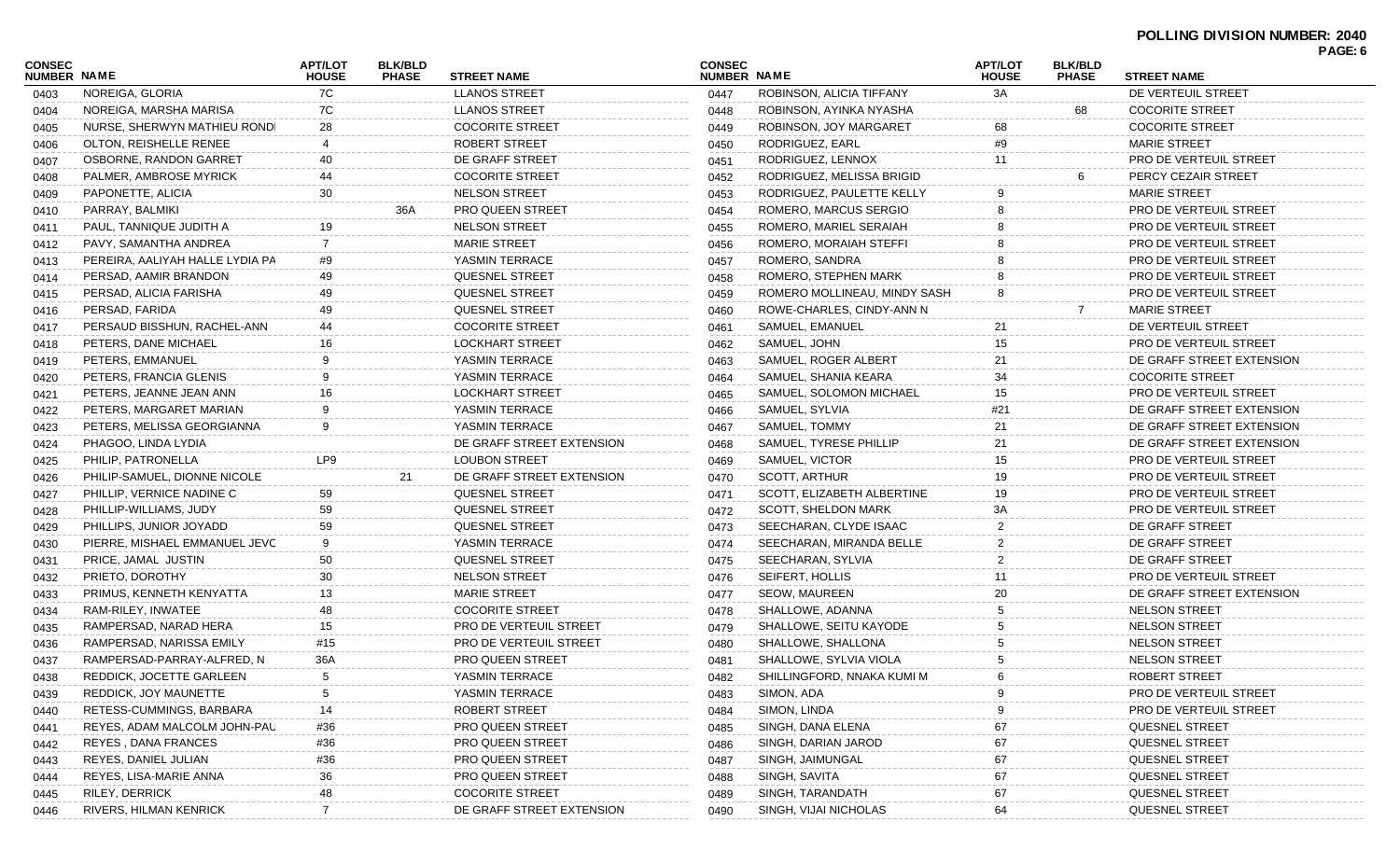#### **POLLING DIVISION NUMBER: 2040 PAGE: 7**

| <b>CONSEC</b><br><b>NUMBER NAME</b> |                                 | <b>APT/LOT</b><br><b>HOUSE</b> | <b>BLK/BLD</b><br><b>PHASE</b> | <b>STREET NAME</b>     |
|-------------------------------------|---------------------------------|--------------------------------|--------------------------------|------------------------|
| 0491                                | SMITH, JINELLE SHARLANA         | 60                             |                                | <b>COCORITE STREET</b> |
| 0492                                | SMITH, JUSTIN NIGEL             | 60                             |                                | <b>COCORITE STREET</b> |
| 0493                                | SNAGGS, AISHA LUCILLE           |                                | 6                              | <b>NELSON STREET</b>   |
| 0494                                | SNAGGS, RESA                    | 6                              |                                | <b>NELSON STREET</b>   |
| 0495                                | SNAGGS-HUSBANDS, ALLISON        | 6                              |                                | <b>NELSON STREET</b>   |
| 0496                                | SOOKDEO, NEIL                   | 63                             |                                | QUESNEL STREET         |
| 0497                                | SOOKDEO, WINSTON CURTIS         | 63                             |                                | <b>QUESNEL STREET</b>  |
| 0498                                | SOOKRAM, JAMES ANTHONY JONAT    | #29                            |                                | <b>NELSON STREET</b>   |
| 0499                                | SOSO, CECILE ALIMA JACINDA      | 28                             |                                | <b>COCORITE STREET</b> |
| 0500                                | SPRINGER-WILLIAMS, ANDREA P     | #6                             |                                | <b>MARIE STREET</b>    |
| 0501                                | ST JOHN-SOSO, JUSTINA LUCILLE   | 28                             |                                | <b>COCORITE STREET</b> |
| 0502                                | ST LOUIS, GABRIEL SIMON         | 8                              |                                | ROBERT STREET          |
| 0503                                | STRAKER-ALLEYNE, STEPHANIE B    |                                | 36                             | PRO QUEEN STREET       |
| 0504                                | STRAUGHN, CLINT JARROD ANDRE    | 6                              |                                | ROBERT STREET          |
| 0505                                | SUBERO, DERYCK SHELDON          | 13                             |                                | ROBERT STREET          |
| 0506                                | SUBERO, GLORIA                  | 13                             |                                | ROBERT STREET          |
| 0507                                | SUBERO, HOLLIS                  | 13                             |                                | ROBERT STREET          |
| 0508                                | SUBERO, SANDIE SHARLEN          | 13                             |                                | ROBERT STREET          |
| 0509                                | SUBERO, SOPHIA WENDY            | 13                             |                                | ROBERT STREET          |
| 0510                                | SUKNANAN, KUMARIE MICHELLE      |                                | 65                             | QUESNEL STREET         |
| 0511                                | SUKNANAN, ROHAN                 | #65                            |                                | <b>QUESNEL STREET</b>  |
| 0512                                | SUKNANAN, SHIVANIE AMANDA       | 65                             |                                | QUESNEL STREET         |
| 0513                                | SUKNANAN-MOHAMMED, ROHINIE J    | #65                            |                                | QUESNEL STREET         |
| 0514                                | SUPERVILLE, CHELSEA N E         | 8                              |                                | <b>MARIE STREET</b>    |
| 0515                                | SUPERVILLE, JEREMY RAYMOND B    | 8                              |                                | <b>MARIE STREET</b>    |
| 0516                                | SUPERVILLE, RACQUEL NICOLA C    |                                | # 8                            | <b>MARIE STREET</b>    |
| 0517                                | SYLVESTER, MALIK DE VANTE       | 69                             |                                | QUESNEL STREET         |
| 0518                                | THOMAS, ANN REBECCA             | 5                              |                                | PRO DE VERTEUIL STREET |
| 0519                                | THOMAS, JUNIOR                  | 47B                            |                                | DE VERTEUIL STREET     |
| 0520                                | THOMAS, RAQUEL STACY            | $\overline{7}$                 |                                | ROBERT STREET          |
| 0521                                | THOMAS, SONIA PEGGY             | $\overline{7}$                 |                                | PRO DE VERTEUIL STREET |
| 0522                                | THOMASOS, DERECK                | 48                             |                                | QUESNEL STREET         |
| 0523                                | THOMASOS-DE GRAFF, CRISCIA A    | #9                             |                                | DE GRAFF STREET        |
| 0524                                | TIWARY, JESSODRA                | APT4                           |                                | <b>LOUBON STREET</b>   |
| 0525                                | TOTA-MAHARAJ, SHAKHANTULA       | 86                             |                                | QUESNEL STREET         |
| 0526                                | TOTA-MAHARAJ, VANI URMILA       | 86                             |                                | QUESNEL STREET         |
| 0527                                | TOUSSAINT, CARRIE-ANN JENNIFEF  | #16                            |                                | LOCKHART STREET        |
| 0528                                | TSOI-A-SUE, REGAN CHRISTOPHER   | 41                             |                                | <b>NELSON STREET</b>   |
| 0529                                | VALENTINE, AALIYAH KELSIA MARIA | #57                            |                                | QUESNEL STREET         |
| 0530                                | VALENTINE, KELSON ANTHONY       | 57                             |                                | QUESNEL STREET         |
| 0531                                | VIALVA-CHUN, DIANN FABIANA      | 70                             |                                | <b>COCORITE STREET</b> |
| 0532                                | WALDRON, JENNIFER ANNE          | LP10                           |                                | <b>NELSON STREET</b>   |
| 0533                                | <b>WALLEN, ANTHONY CLEVE</b>    | 72A                            |                                | <b>COCORITE STREET</b> |
| 0534                                | WALTERS, ALLYSON SELINA         | 49                             |                                | QUESNEL STREET         |

| <b>CONSEC</b><br><b>NUMBER</b> | <b>NAME</b>                   | <b>APT/LOT</b><br><b>HOUSE</b> | <b>BLK/BLD</b><br><b>PHASE</b> | <b>STREET NAME</b>            |
|--------------------------------|-------------------------------|--------------------------------|--------------------------------|-------------------------------|
| 0535                           | WILLIAMS, AKEEM KIJANA JAWANZ | OPP LP 13                      | 62                             | <b>COCORITE STREET</b>        |
| 0536                           | WILLIAMS, KHADELIA SWAN D     |                                | #4                             | ROBERT STREET                 |
| 0537                           | WILLIAMS, MONICA              | 21                             |                                | DE GRAFF STREET EXTENSION     |
| 0538                           | WILLIAMS, VANESSA DIANNE      | 57                             |                                | <b>QUESNEL STREET</b>         |
| 0539                           | WILLIAMS-ALEXANDER, DONNETTE  |                                | 7                              | YASMIN TERRACE                |
| 0540                           | WILLIAMS-VALENTINE, DENISE M  | 57                             |                                | <b>QUESNEL STREET</b>         |
| 0541                           | <b>WILSON, DEAN DARREN</b>    |                                |                                | <b>LLANOS STREET</b>          |
| 0542                           | WILSON-BRISTOL, BERNADETTE DI | 10                             |                                | <b>LOCKHART STREET</b>        |
| 0543                           | WONG, DAVID BERESFORD         | 7                              |                                | <b>PRO DE VERTEUIL STREET</b> |
| 0544                           | WONG, DAVID JABARI            | 7                              |                                | PRO DE VERTEUIL STREET        |
| 0545                           | WONG, KEVIN ALLISTER NIGEL    | #7                             |                                | PRO DE VERTEUIL STREET        |
| 0546                           | WRIGHT-SMITH, PAMELA          | #7                             |                                | PRO DE VERTEUIL STREET        |
| 0547                           | YOUNG-HOON, ACHONG CLIFFORD   | 86                             |                                | <b>QUESNEL STREET</b>         |
| 0548                           | ZEPHYRINE, GISELLE NAOMI      | 56                             |                                | <b>COCORITE STREET</b>        |
| 0549                           | ZEPHYRINE, JONELLE CANDICE    | 56                             |                                | <b>COCORITE STREET</b>        |
| 0550                           | ZEPHYRINE, MARGARET GEORGIAN  | 56                             |                                | <b>COCORITE STREET</b>        |